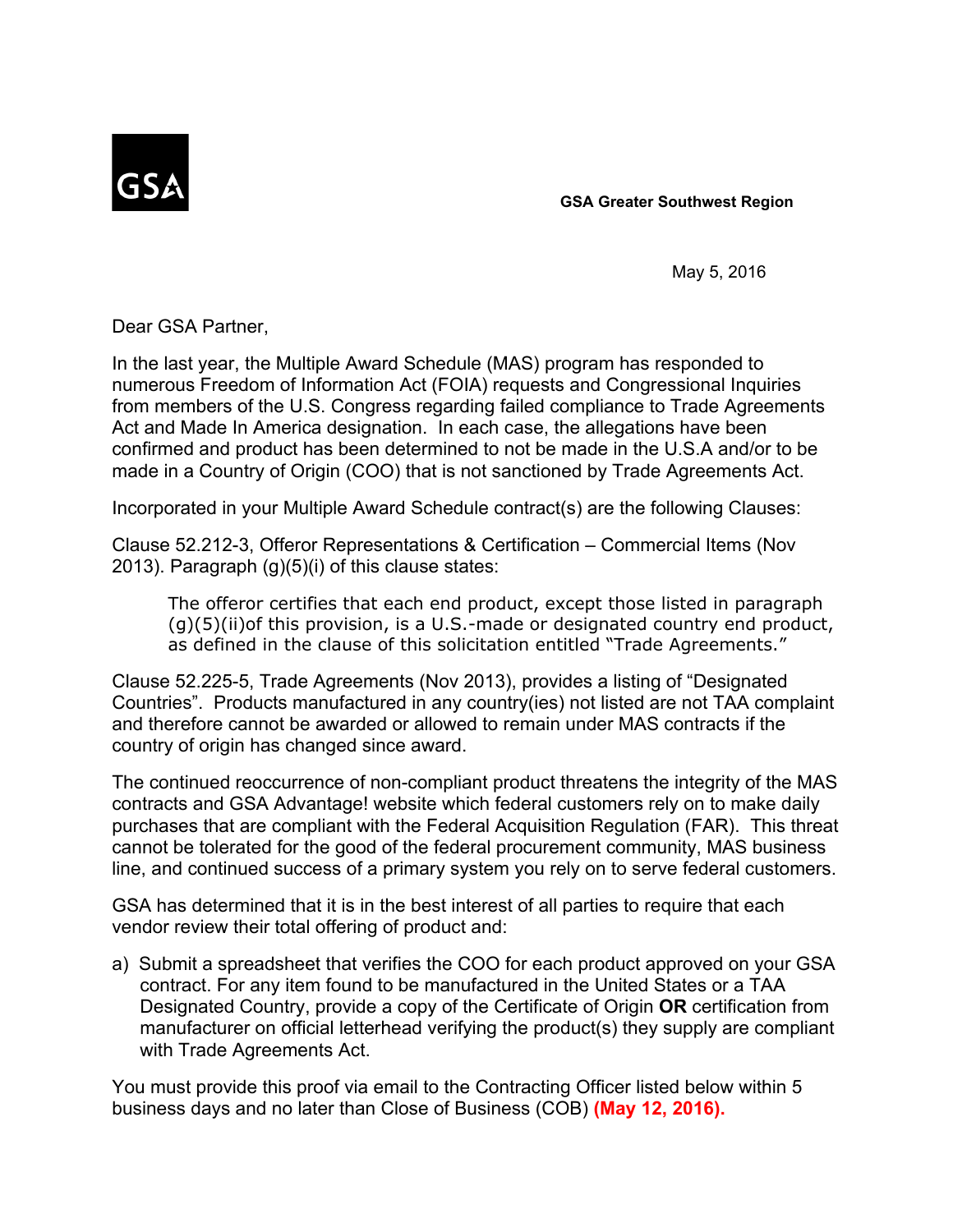- b) During your review, if any awarded items are found to be manufactured in a non-<br>TAA Designated Country you must-<br>1) Submit an eModification request to delete all non-TAA items from your contract via TAA Designated Country you must
	- 1) Submit an eModification request to delete all nonTAA items from your contract via https://eoffer.gsa.gov.

Ensure you submit all required documentation and follow guidance and utilize the templates posted at the following (see your respective schedule below):

Schedule 56: http://www.gsa.gov/portal/content/205421 Schedule 66: http://www.gsa.gov/portal/content/213705 Schedule 73: http://www.gsa.gov/portal/content/213713 Schedule 84: http://www.gsa.gov/portal/content/213721 2) Submit an elwodincation request to delete all non-1AA items from your contract via<br>
https://eoffer.gsa.gov.<br>
Ensure you submit all required documentation and follow guidance and utilize the<br>
templates posted at the foll Ensure you submit all required documentation and follow guidance and utilize the<br>templates posted at the following (see your respective schedule below):<br>Schedule 56: http://www.gsa.gov/portal/content/213705<br>Schedule 73: ht Schedule 66: http://www.gsa.gov/portal/content/213705<br>
Schedule 73: http://www.gsa.gov/portal/content/213713<br>
Schedule 84: http://www.gsa.gov/portal/content/213721<br>
2) Upload a new catalog/text file in the Schedules Input

- products from GSA Advantage by COB **(May 19, 2016).**
- Center at NCSCcustomer.service@gsa.gov.
- *Note: To insure the products are removed from GSA Advantage! please submit your*
- reflected in GSAdvantage (e.g. "Made In: United States Of America") you must-
	- 1) Submit a request to correct the COO listed in GSAdvantage for all items which reflect an incorrect COO in Advantage via the Schedule Input Program (SIP) by COB **(May 19, 2016**

**NOTE:** Be sure to notify your Contracting Officer if you are submitting a request via the SIP which solely corrects COO designations.

 *Note: To insure the products are removed from GSA Advantage! please submit your SIP Upload as a Change file.*

## *Failure to process required actions by the required date may result in the removal of your entire GSAdvantage file.*

Regardless if your firm is a manufacturer, distributor, reseller, etc., the responsibility for compliance with TAA and COO representations rests solely with the GSA Schedule contract holder. GSA Schedule contract holders have a fiduciary duty to determine compliance with the TAA and to ensure that all COO representations in GSAdvantage are accurate regardless of any information provided by your suppliers or manufacturers if you are a distributor or reseller.